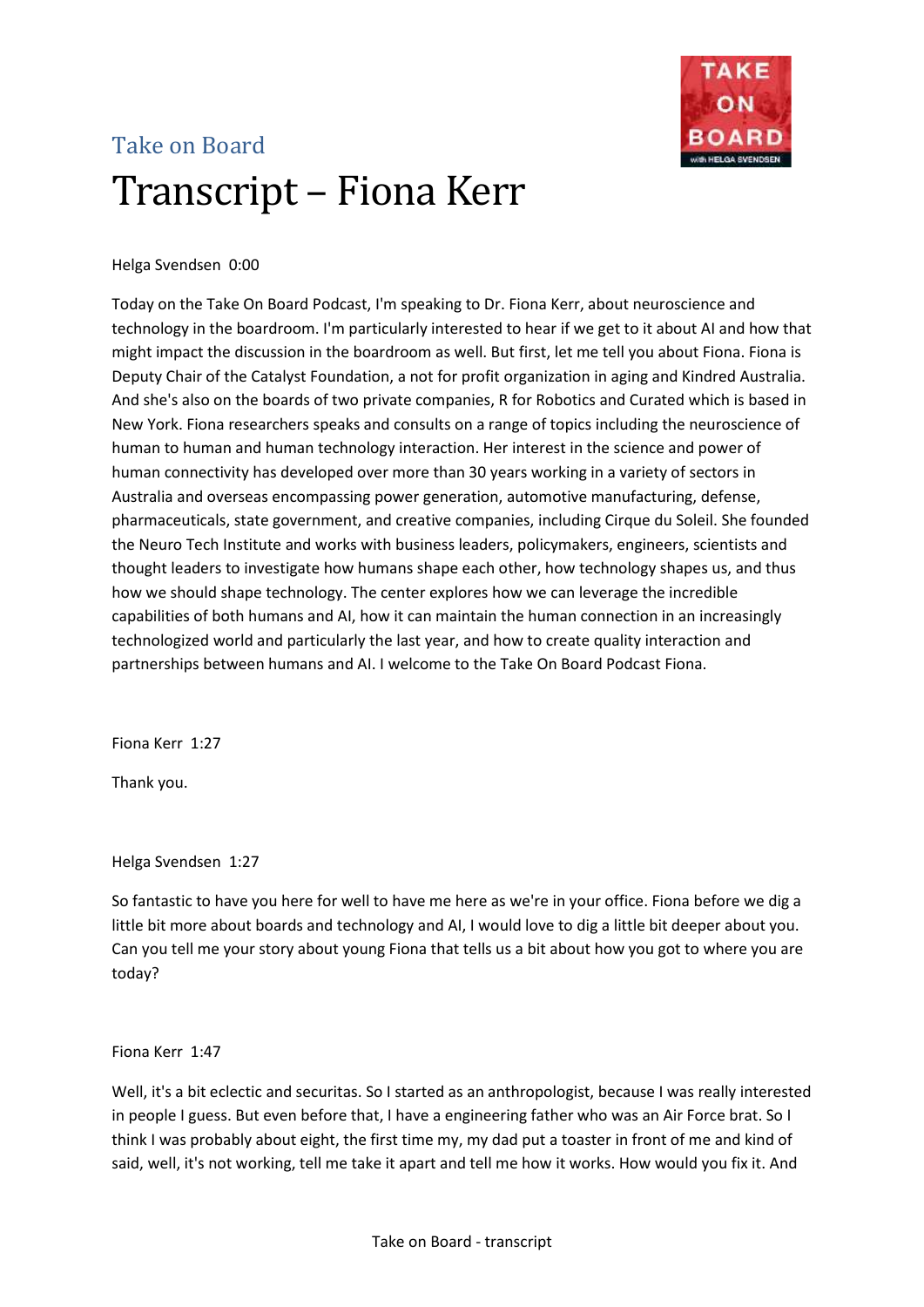so he really right from the start, it was a case of saying, if you understand how things are connected, then you will start to work out how systems work rather than just what they do. And, and mum was a matron. So the weird thing is I've ended up with, I'm now a systems engineer, as well. And I did a psych degree and put the cognitive neuroscience in there. And I now have one son who's an org psych and another one is an engineer. So it's kind of gone back out the other way. I went into management for about 25 years in those different sorts of sectors. So at about 50, I had been working for years from my own company with CEOs in organizations to create adaptive flourishing companies. And I noticed some trends around some really got it, you know, why does some build companies that adapt? Well? Is it what they do? Is that how they think? It turns out to be both. But I went back to do as an engineering PhD at 50 on it must be around building complex adaptive systems. That is, but it's also around how people think. And so because I was also looking at people's brains, I ended up looking at sort of machine systems and kind of the wit systems of our own brain and didn't really think about the fact that AI was rising in the middle of both of them at the same time. So with that strange mix of qualifications, but also a lot of experience. Here I am.

## Helga Svendsen 3:39

Well, strange, but incredibly useful mix of experience and knowledge around these things. And as I say, particularly given the last 12 months that we've had, we're recording this in gosh, where are we, it's the end of January 2021. Now, so our friend COVID-19 has been with us for basically 12 months, which means many of us have got much more used to technology over the last 12 months than we were previously it's been a crash course in it.

## Fiona Kerr 4:04

And often it's because it was so fast. And there's so many limitations. I mean, I adore tech, but I also know the huge limitations, it has not only to do with humans interacting, but also in the tech itself. And so lots of it is not actually fit for purpose for what we've made it have to do. So it creates lots of different issues, as well as giving us really good opportunities as well. So there are always pros and cons. understand them that gets the best out of it.

## Helga Svendsen 4:34

Well, I'm hoping you're gonna help us understand some of these. So, you know, you've done so much work around, you know, as you've talked about how people connect with technology, we've had a huge amount of additional technology in the last 12 months. For those in the boardroom. What are your thoughts about how this is impacting the thinking that needs to go in in the boardroom?

Fiona Kerr 4:57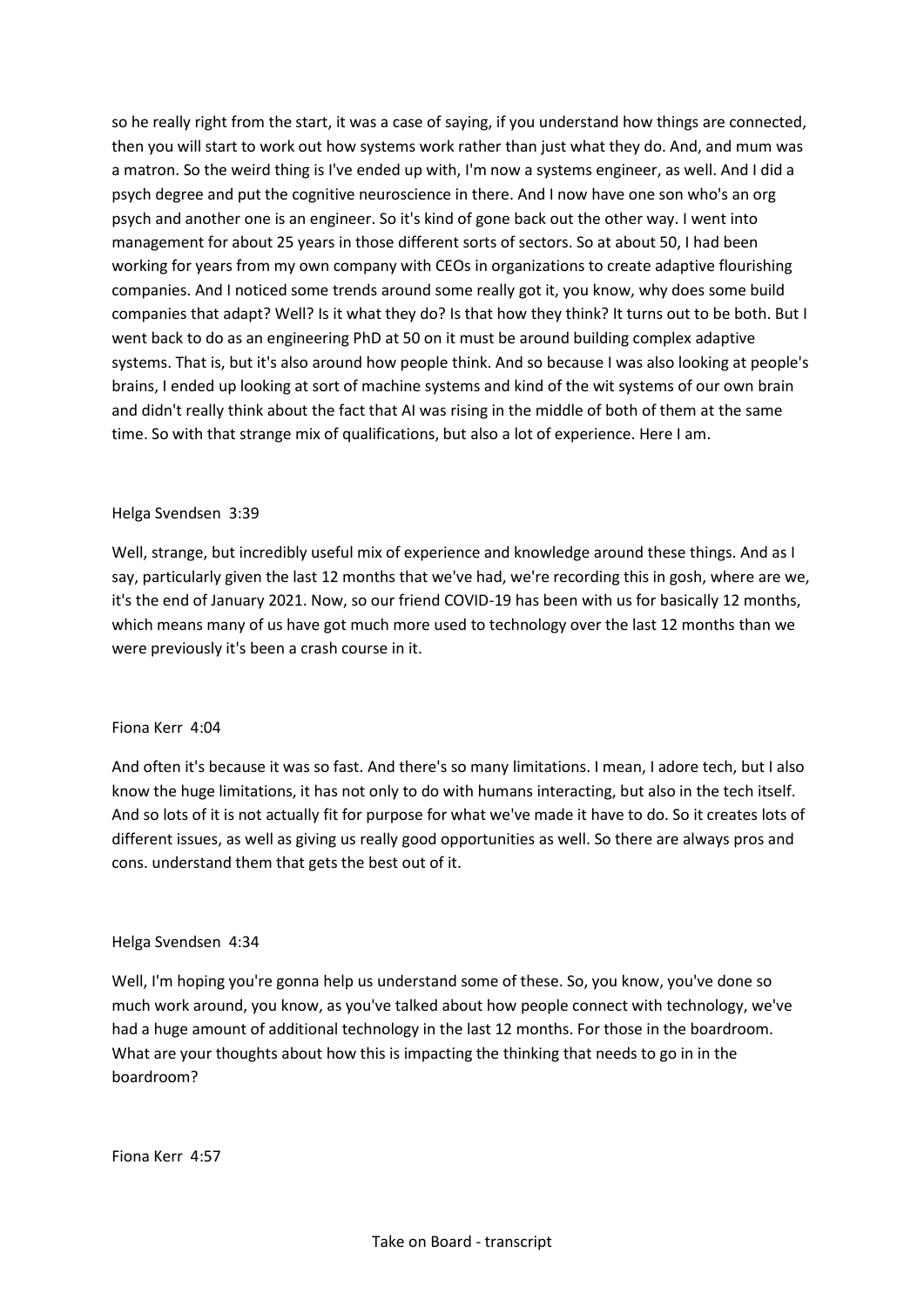Right. So for that, we need to go back to how do you go about complex problem solving and complex decision making, because at board level, we are having to steer instead of control. And so we're having to get a really good picture. And it's always nuanced. And it's complicated. It's complex. It's both. So the interesting thing about how we go about complex problems is one of the reasons that complex is because there are unknown unknowns. So there's information that we haven't got. And when that happens, the brain basically says, Okay, I'm going to try and re trawl all of my information banks before I have to go out and find new information and actually create new networks. So we are cognitive slots in many ways. And the fascinating thing about human interaction is part of the PhD was really looking at how do you have some people who have very good strategic decision makers and thinkers, because I work mostly with leaders and, and why are some just not, and they quit very linear, even if they're successful and powerful, and they're still linear thinkers. So what happens when you interact directly with another human being is you engage empathy, especially if you're a group that know each other, and trust each other. So boards that are working well together, you have a relationship with other people, you have a level of trust with those people. And you get a number of things happening, you get neuro synchronization from face to face interaction, you get chemicals that we actually exchange in proximity. So we're now up to about 2000 chemicals, potentially, that we exchange in a shared space,

## Helga Svendsen 6:45

You get so many questions about that, but we'll come back to it, okay, you're on

## Fiona Kerr 6:49

You get all sorts of brain to brain coupling and brain to motor coupling through voice, you know, the voice sits at three to eight hertz, it does all sorts of things when you are talking to another human being. But when you look at each other, there's masses of things that go on with specific neurons. And then the oxytocin, the dopamine, serotonin, all sorts of chemicals. So what you get is an electric chemical interaction that is rich, in terms of the values base that you use for making decisions. So when you have direct interaction, you turn on that emotional engagement. And a large part of that is through direct interaction with another human, then that re trolling that the brain does to do with a complex problem starts to be based on long term thinking. And it starts to be aligned with consequential values. And there's quite a lot of those things that don't turn on over screens. So one of the things we've known for many years about virtual leadership, virtual innovation, virtual decision making, is you don't have as much in the way of innovative thinking and a number of the aspects of complex thinking. And that in the last 12 months, because we've been doing research with the D od and and various kind of groups, that's already shown to have spiked.

# Helga Svendsen 8:17

So, you know, for many of us, as I say, the last 12 months, there hasn't been an opportunity for what we are having now, which is face to face interaction, are the things that boards and board directors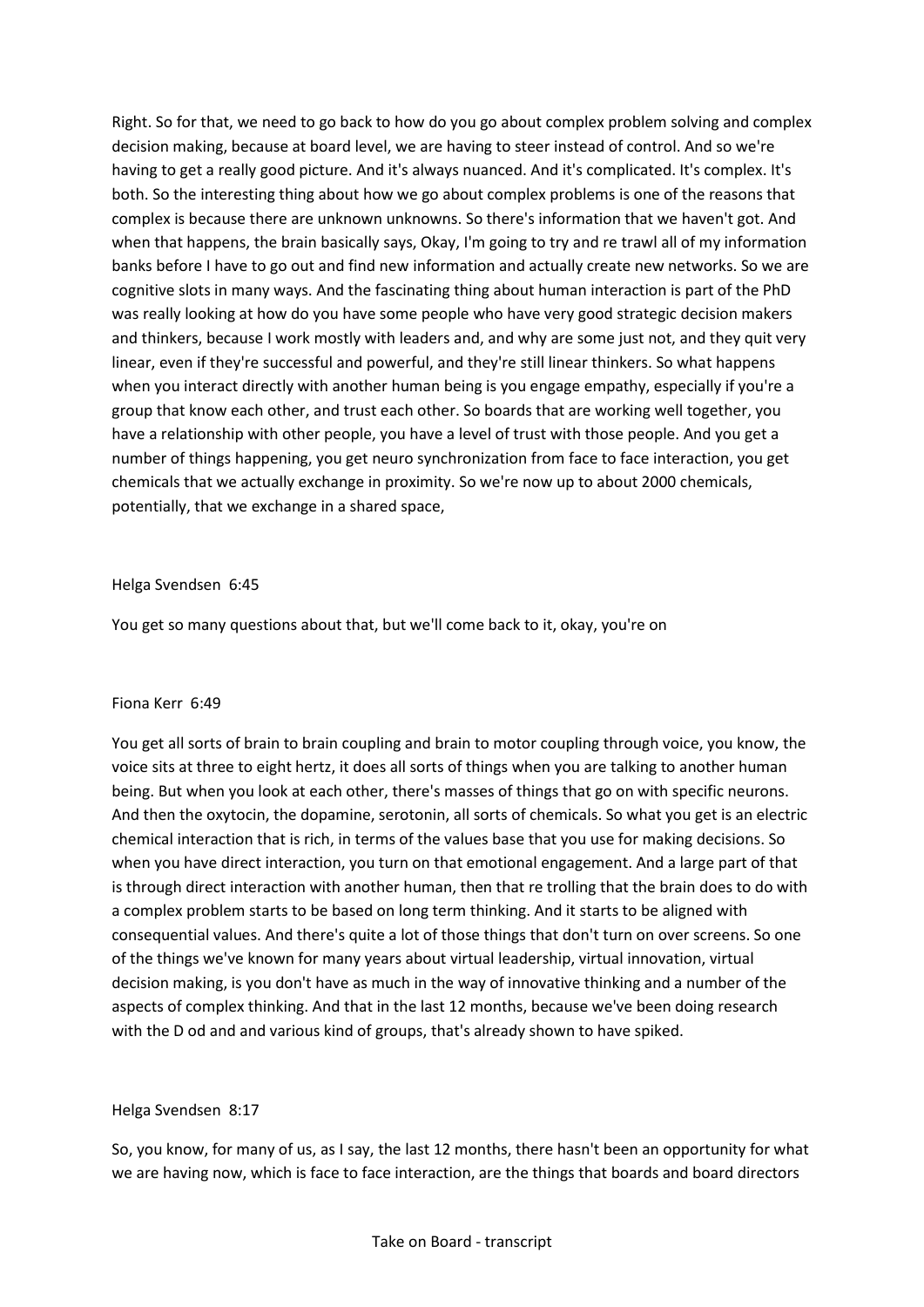should be thinking about that can create some of those things, even in the zoom or whatever it might be environment, to have that rich interaction and rich thinking, when you can avoid having video conferencing or whatever it may be. Yeah,

# Fiona Kerr 8:42

I guess the first thing I'd say is, we can go on to how you maximize your sort of emotional connection in a virtual situation. But the step before that, and I'm still working on quite often now, virtually, with CIOs and CEOs, the first step is quite often the discussion around can you do this at all? So one of the projects that we might go ahead with is how often a leader has to be face to face with their team to maintain trust and trust is, we've always known how important it was, but it's even more important in a virtual situation, for all sorts of reasons. So sometimes it is a case of Yes, you could go if you wanted to invest the time and the money as an organization or as a board. And I would say that just like it used to be, um, it's still very much worth spending that time and spending the money on the odd occasion or the rare occasion that you can do that. Because it's fascinating starting to look at things like how often do you have to be face to face to top up that relationship? If you're on a board and you have a new person say that's on boarded onto that board that sounds terrible. So taking into that board, yes, without ever having met the others, the actual neurodynamic have that person with the rest of the board are different. And, and there's some beautiful work already, from years around when you take someone into especially things that are more complex and a board situation is always the more complex decision making. If you see them even just the first time and then you are remote, the level of collaboration is much higher. And when there is a potential for competition or difference in a decision process, that's greatly minimized if you have met face to face and had a high quality sort of interaction. And it is because there are some parts of the brain that are impacted straightaway. And they are connected to socio emotional areas they are in connected to how you start to codify what that how that person makes you feel when you you know, hear their voices see them? Again, some of which translates over technology and some doesn't. Because we could get into the conversation about you know, is the screen better than a phone because you start getting into brain to brain coupling with voice

Helga Svendsen 11:04

Is it better than a phone? What's, what's, what's, better?

# Fiona Kerr 11:07

I've had a number of people that were saying to me last year, especially places like New York and the US. Sometimes I just want to pick the phone up instead. Because I feel like it's so much better having this phone conversation. neurologically, quite often. That's right, because that cognitive fatigue that you get on the screen, because of the fact that the brain is trying to pick up all these micro behaviors massively working hard to do that, which don't translate over a screen. No, we haven't got retinal alignment, we haven't got a number of things across screens yet and then allow for a lot of that to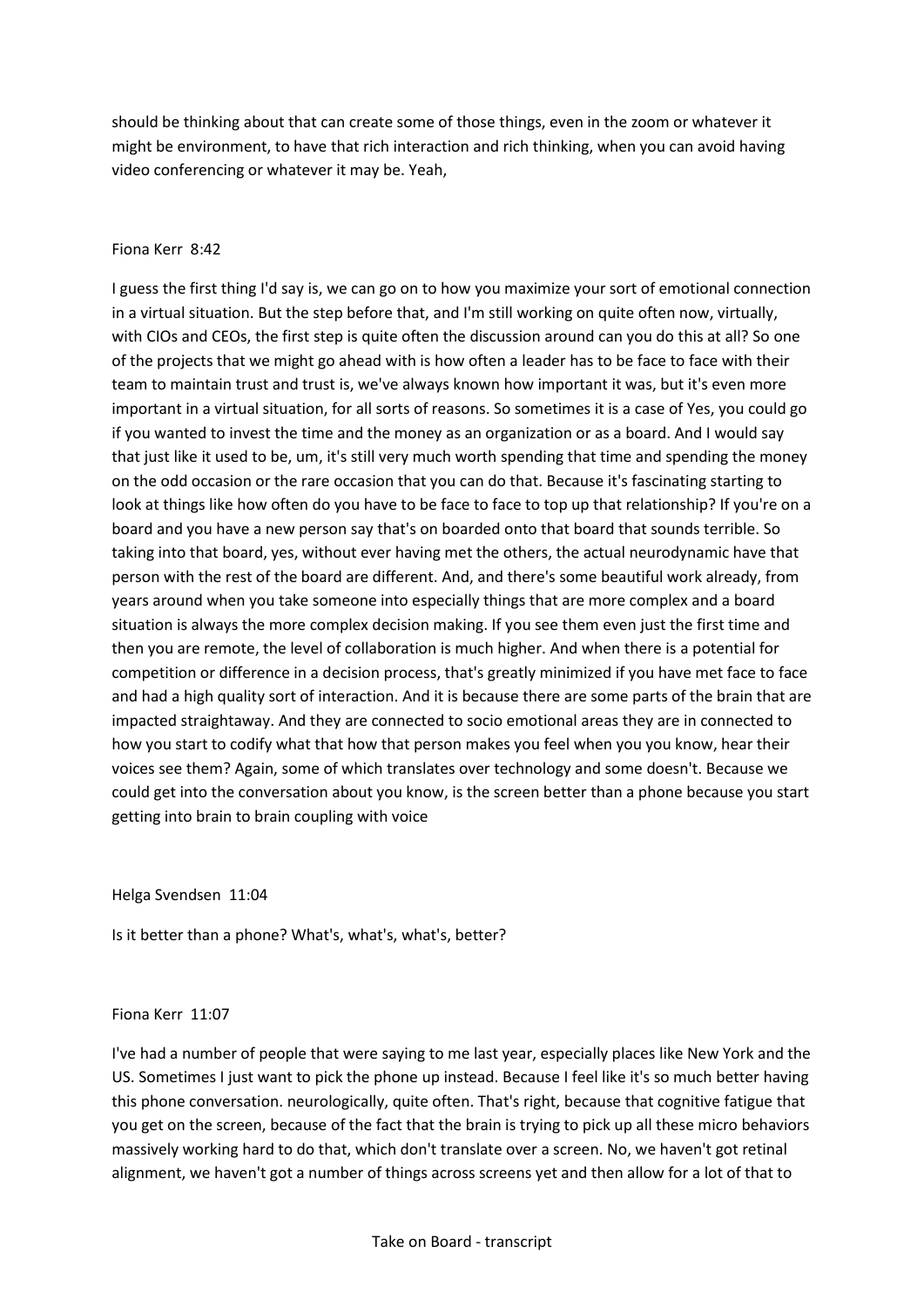happen. There is some early attempts through algorithms at picking up things like micro behaviors, no, we can't do that right now, we're still very limited. And so it means that the brain is constantly working, because it's it's looking at the face and saying I should be getting all of this other information. Where is it, and it doesn't stop doing that. So that's a large part of what's wrong. And if you notice, you know, more than three or four faces, forget it. Whereas with the voice, especially if you know the person again, then as soon as I hear your voice immediately, there's parts of the social emotional parts of our brains that will connect. And there's like that comfort level positivism that you get. And when you're then thinking about something which we have to add on, or it can be something that's a bit difficult. The room that the brains got, because it's not being pulled to that screen and having to deal with that image, it means that we can much more easily go into that whole capacity to be able to go into creative ideation. Because we give it room to abstract.

# Helga Svendsen 12:43

It's so interesting, you say that I do quite a bit of work as a facilitator. And one of the things I've started doing in virtual workshops is I pair people up and get them to go for in inverted commas or walk together. Yes, so they ring each other. And they go for a walk and have a conversation, partly to get them away from the screen. Because we know it's exhausting. But partly because I intrinsically felt and I'm happy to hear it might may well be the case that your brain works in a very different way then and it frees it up to think a bit more creatively.

# Fiona Kerr 13:09

Well, you've added another element which is walking. So as soon as you exercise and you get you're getting oxygen while you're doing that, then there's a bunch of it's a chemical called BNF, and it starts to build new networks. So that's the chemical way you can build brand new brains and neurogenesis is just speaking. And in fact, direct interaction with humans is a major way that you you get that, but certainly exercise is another if they happen to be walking in a, you know, a nice natural environment, then there's another conversation to be had about what happens. Yes. So it's a very positive thing to be doing. And you'll even if you're a parent, and you've got a teenager, it's actually a really good way to talk about an issue.

# Helga Svendsen 13:49

I find I don't have a teenager. But as I understand it, driving if you have to, but walking, you don't have to have that intense looking at each other. Which, if you're a teenager and trying to grapple with what it's like, Yeah, can be hard to do.

Fiona Kerr 14:03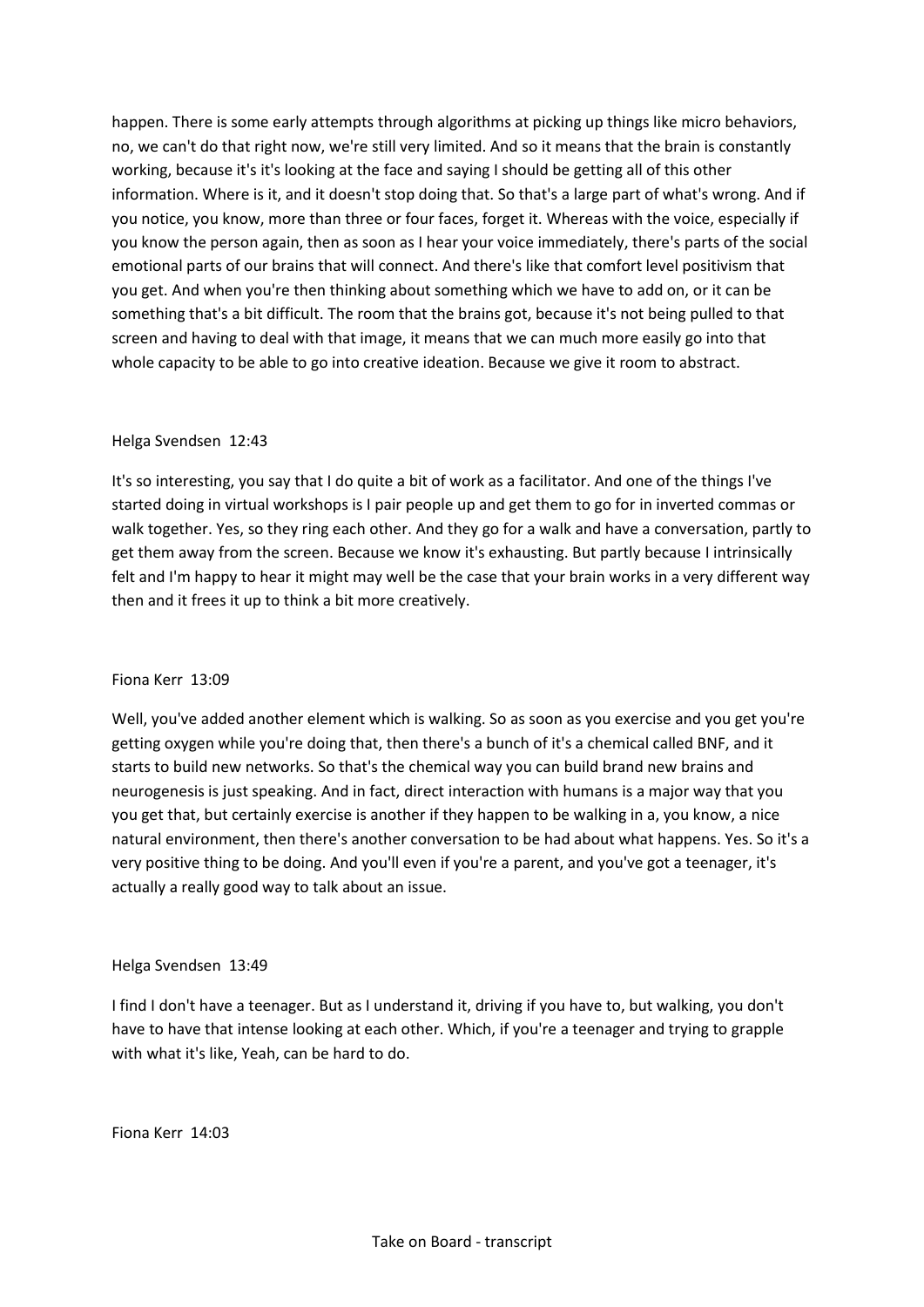But you've got all these other things happening. You've got proximity, we've got voice. So you've got you know, we've got five ways that we exchange information when we are directly together. One of them is to look into each other's eyes, which is really important. But if we don't do that, and that could be cultural as well that we don't do that. There's a bunch of other things that just take over.

#### Helga Svendsen 14:20

Oh, gosh, I barely know where to go next. Ai I'd love to touch on AI, which I know is a slightly different, you know, alleyway that we're going down. But I'm so interested in AI in the boardroom and AI in boardroom decision making and those sorts of things and how it might impact boardrooms of the future. What are your thoughts around that?

#### Fiona Kerr 14:39

Okay, so, so we're using AI when we do use the screens. So one of the things to think about then is so one of my boards is in New York, and yes, of course I have to use the screen. There are times when I do just use the phone. And there of course have been times when I've gone across and gotten to know them. So when we're thinking about AI, if we're thinking about virtual members of a board, then part of that is around, what is it that we have to talk about have the board members had a chance to meet people face to face. So when we are then slotting in and using screens, it still if at all possible. And as early as possible, you do that. And then it's making sure that the technology is basically the best that you can get in terms of including them. So remember, we used to have things like the call where the little thing in the middle of the table someone somewhere else. Yeah. So again, fraught, because everyone ignores them and forgets them. And they probably go off and do their shopping lists. So something that I did many years ago was to, we got a blow up doll, and actually put it on that thing in the middle so that everyone remembered Frank. And so when you're using the tech, interestingly, the visual is important, but because we know how important the quality of the voices, the speaker is actually really important. Because if you have such a rich information, base as the voice, if you haven't got a really good speaker, you're trimming off so much of that information. So if you had to pick, you know, I'd almost be saying you get really good sound. Yes. And it's one of the reasons that we love the podcast, yes. Because when you've got it in your ears, and you're walking along, you still feel as if you've got that person and you're imagining what it's like. And so again, your brain is, is enjoying that, and sort of multifactorial work that it has to do. So think about that. And also think about how much you're going to use virtual versus face to face, and whether or not you move around in different areas so that you can get people together. So something that is coming up. Now, I'm probably just about to talk to one of the boards because one of their their chair is, is at her wit's end, because she just can't get the board back together again, because they will want to do it from home. But and the problem that they're getting as a board is it's changing their decision making processes, and it's actually changing the quality of some of their decisions and discussions. Because there are certain dynamics that will strengthen up with the personalities and the way that they use technology and the comfort. And also, there's a number of things that aren't positive. So we've got this fantastic capacity to be able to, you know, connect to anyone and I was working in five countries. So yes, I absolutely use the screen. But also, you have to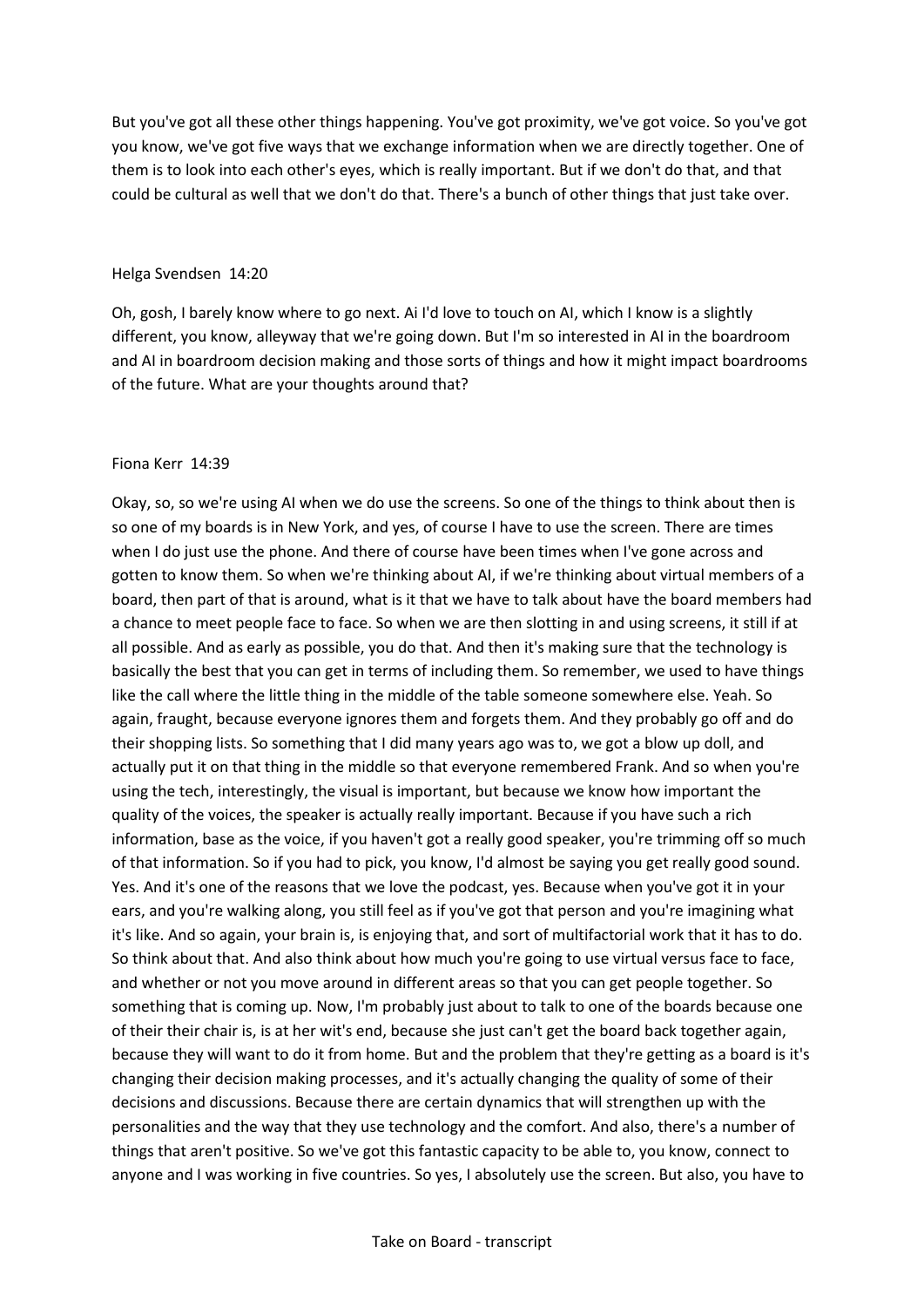be aware of what turns off, and I also I have to do keynotes now over a screen. Yes. So very hard, hugely laborious, because I know that as soon as I'm not looking at that camera, then certain parts of the brain of whoever's looking at me will turn off. Yeah. So it's being in the slide the whole time, so that you're looking at the cameras using your peripheral vision, which is really difficult for us and highly fatiguing. If you share your screen, then the brain also after a certain angle, that which you look away from a face and at something else, again, certain parts of it turn off, I'd say what not to do is to certainly don't turn off your camera, that's a never turn off the camera. Because when you turn the camera off, there's a bunch of things that just turn off in the brain. So as far as the people looking at you are concerned, you've gone. As far as your brain is concerned, you've gone

Helga Svendsen 18:35

Interesting. So it's actually both sides.

## Fiona Kerr 18:37

Yes, because not the same areas, but different areas. Again, I'm making that sort of decision. And when I've talked to them 90% of the time, what ends up happening with them is their distraction level rockets after a little while, because they're not seen it because the brain does different things when it thinks it can be seen on a screen. And when it doesn't, it's lovely to watch. And I'm an Associate in Finland is doing that work. And it's really interesting. And even if you turn off your microphone, yeah, there and there is a change in the level of receptivity that you have with information. It's just always changes. So there, there are massive steps back. So it's about one of the reasons we're calling the consulting area of focus is it's very much about focusing, you've got to try and get across the huge, I guess losses and maximize the positives. Yeah. But not by being over in, you know, enthusiastic because different parts of the brain will then turn off and on. Because it's a case of our for goodness sakes, calm down and that gets you know, that gets too much. So you've got to be engaged. You've got to be positive or honest because another thing that's interesting around going across AI to have discussions is because trust is a lot more fun fragile in that kind of situation, the capacity to have that high trust when you want to disagree. It takes a lot more energy and focus and good radar to navigate a disagreement. Yep. So it's intense. It's more intense, and it's very much more fatiguing. Oh, it's

## Helga Svendsen 20:22

interesting, isn't it. So then, as I said at the start, it's been a COVID world for about a year for many of us. So I think what I'm hearing is that there's some boards, those that have been kind of groups for a while, they're probably trading on the trust and connection that they've already built up. But when new members join them, and they haven't actually met them in real life, or the further you get away from that in person connection, more challenging it will get they can be and certainly the work around onboarding that we do.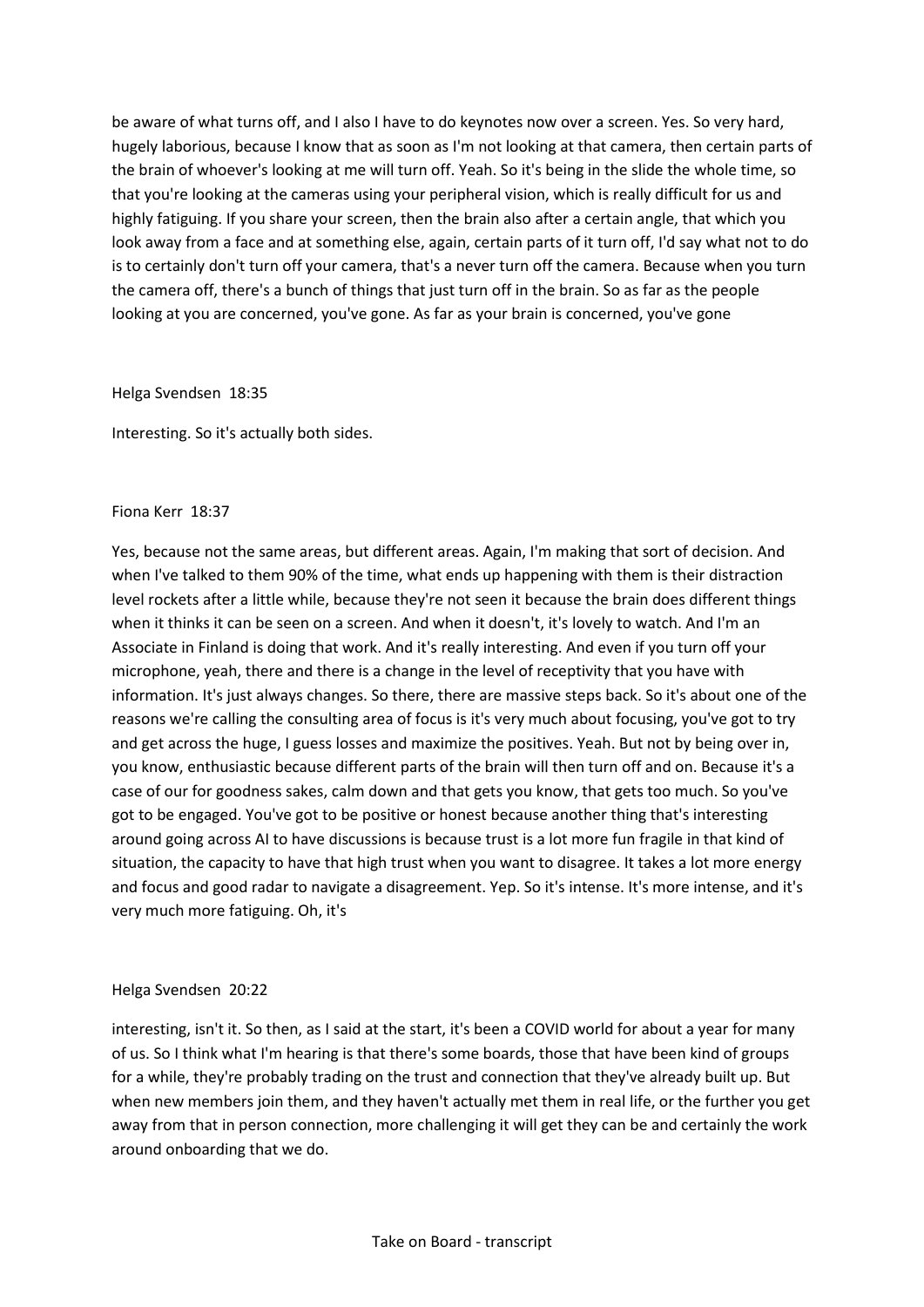## Fiona Kerr 20:52

It's just fascinating. The, you know, the consistencies around what doesn't work and what's what the difficulties are, when you're trying to get people in, in a situation where they haven't had that direct interconnection, which does make neurophysiological changes. So it does change the patterns that that occur.

## Helga Svendsen 21:11

So for that chair of the board that you were talking about before that's battling to get her board back together. I mean, presumably, your advice to her was do what you can to get them back, but in what way? What, what can because this is going to be a common it is it is what's your advice?

## Fiona Kerr 21:25

It has been for years, I mean, one of the reasons I went back to uni was to actually to do the PhD was to get the science because I would be in the boardroom or on the executive committee, so often talking about what a lot of them that weren't good with people, and often weren't complex thinkers just brushed off as you know, as a soft staff, you know, or else well, I'm a senior manager, I must be good with people. And just discounting the criticality of interconnectivity in organizations in order for people to be able to think problem solve, tackle issues together, you know, they just thought structures and rules do that, you absolutely have to have rules, but specific types. And one of the things you don't ever do with a ruler or a structure is get in the way of direct interconnectivity to do with, you know, people's capacity to be able to work together and do things and collaborate and create. And that's whether it's defense or circuit. So really interesting area, and I just got to the stage of thinking of, for goodness sakes, right, I'm going to go ahead and get the science. And you know, so now I'm an engineer, and, you know, because I'll stand there and a scientist, and I can tell them what's happening. And it works. Because these people aren't fools, these people just have a certain way of looking at the world. And you give them data in that way. And it's relevant, they have rights individuals. So now there's a range. And for the people that need the science, you know, for the people that are really good, complex thinkers, and are very good charismatic leaders, they know this, you know, they radar is just there, they are just going to do it, like falling off a log. But the people that aren't very good, the way that you increase their capacity is by giving them information that they consider is actually is relevant. And then they start going, Oh, okay, then well, if that's the base, then we'll give it a go. And, and it shifts the dial, and they say, all right, well, we'll do this as well, then, and, and you can just get them involved. And the lovely thing about that is apart from the probably, I don't know, because we haven't done it, but you know, that tiny percentage thing of a bell curve, around people's capability with a sort of complex thinking capacity. There are people at one end that are just born complex thinkers, and there are people, very few that are never going to be no matter what they are the linear thinker with the tiny little view of the world. But everyone else, the more you expose people to complex problem solving, yeah, with some agency, and that is critical. They have to have agency to actually fail. Because it's only when we act something out that a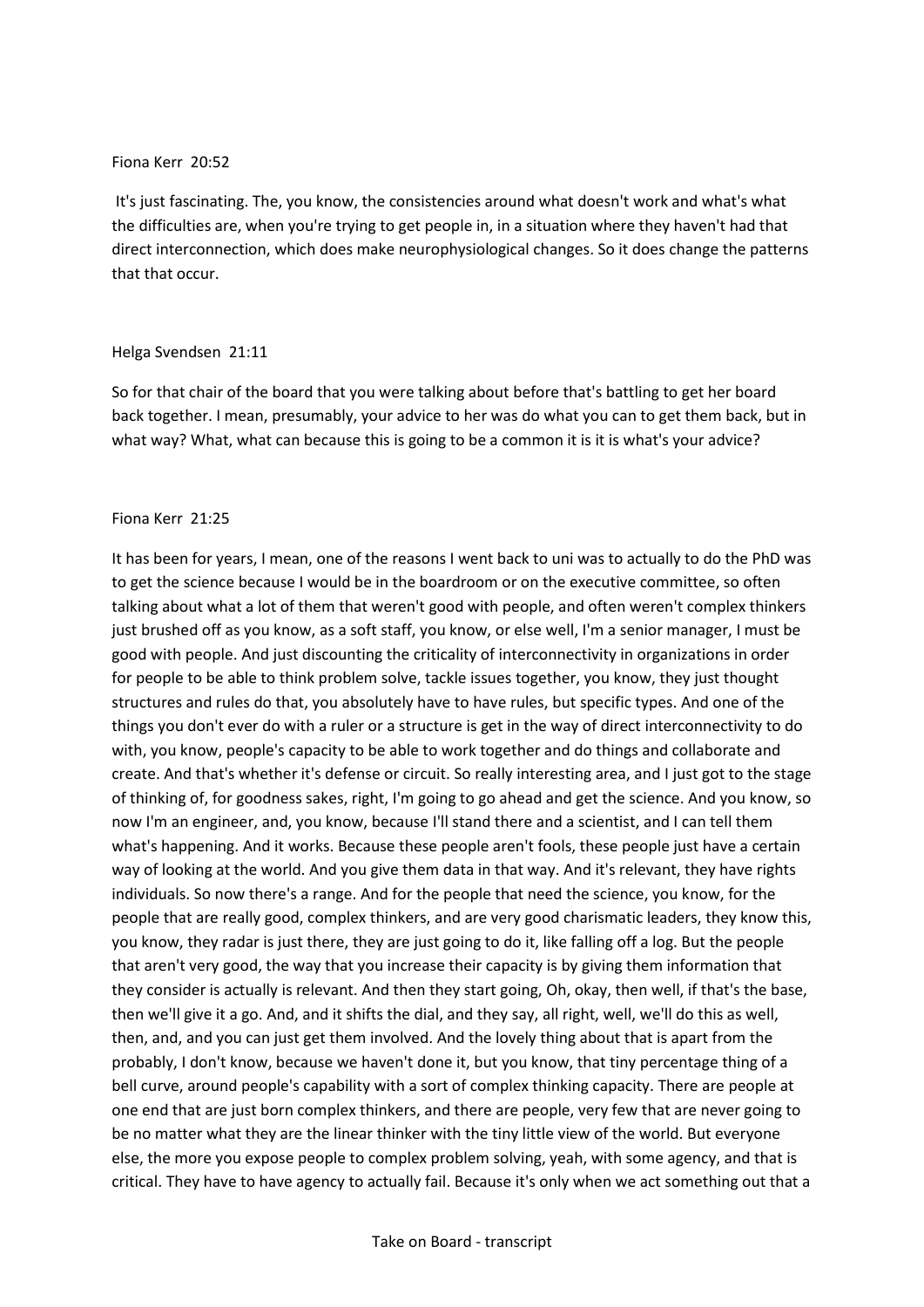lot of that learning is encoded into the brain. So and what we get, of course, is in organizations at senior level, they tend to be the only ones that can try out things. So they're learning and getting better. And unless you allow that capacity appropriately at all these levels, you know, appropriate problem solving and agency, you don't get that adaptive organization. So yeah, it becomes really interesting because you you watch as even the people that don't really have truck with this at the beginning, they started and that's whether it's a board member or a surgeon because I work with in the whole thing around to health technologisation for human centric healthcare, you know, oh, so really, we have to be nice to patients, because they're told not to, you know, the older ones. Yeah. Now, but not all the time. Yeah. And you really see that I'm coming back going, Oh, it actually works quite well. We were all beautifully flexible. We just need to experience something understand why. Yes. And then we get on with it. And so this is often the why. So?

## Helga Svendsen 25:15

Oh, Fiona I knew this would happen. You know, I feel like we haven't even scratched the surface that even in amongst that there's so many beautiful pearls of wisdom for people to take away. So what are the key things you want people to take away from the conversation that we've had today?

## Fiona Kerr 25:30

Then the boardroom for themselves looking inwards? I guess, it is about thinking about the connection, in order to be able to maximize your ability to make nuanced complex decisions together as a group. So you know, what do you need to enrich that? How does technology sit in that? How do you best use it? And then when don't you use it, that becomes really important. And then for boards, thinking about organizations? I think it's understanding that because they are in a steerage situation, often more than a control situation, then that capacity to create the trust and alignment and the clarity around sense of purpose. Because that was the two things that came out of the 15 years of information that went into the thesis on creating and leading adaptive companies. That's exactly what it was, was a very clear, shared purpose. And very strong values alignment, right. And that's not nearly as easy to do, as you think. Yes. But when you've got those, if you think about it, then what the board creates, and the executive group as well, is, everybody knows where they're going. Everybody knows that. They're not always going to know how to get there. But someone's got their back. Yeah. So they step into that unknown. And if you think about how important that is now, you know, we'd look at next normal, not just new normal. And so how do you get people to step into that space of possibility? And it's by them trusting that those values will be maintained, even when it's difficult. And that we do have a shared direction, we have a shared place that we're all aiming at, then what you get is a very high level of innovation in there, because they know where the edges are, you know, they can steer against them. Yeah. And then that's when you get the creativity, not when you just say do whatever you like. But when you say this is what we're trying to do. And this is how we will go about it as in looking after each other, then it becomes a much better journey.